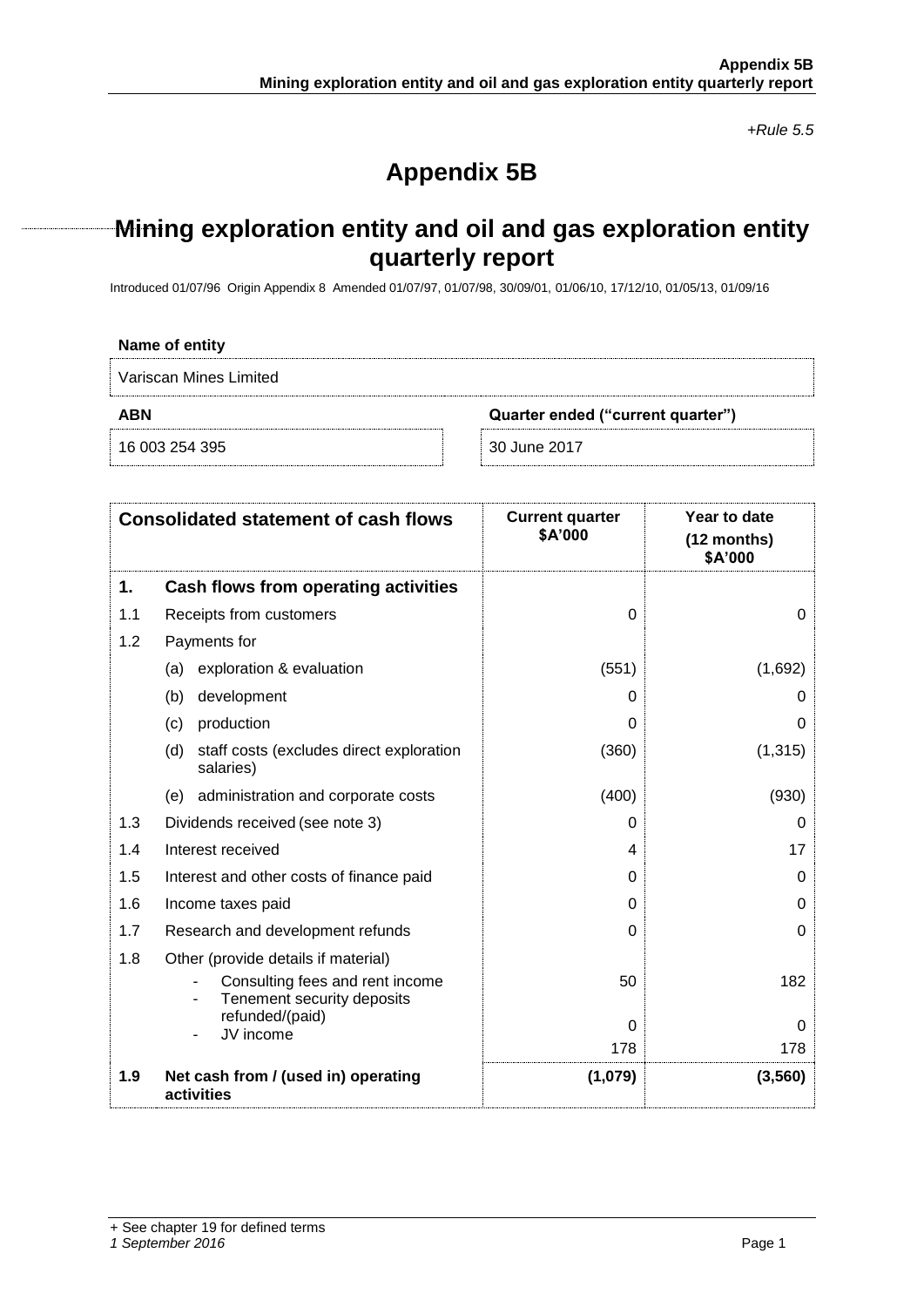|                                                                               | <b>Appendix 5B</b> |
|-------------------------------------------------------------------------------|--------------------|
| Mining exploration entity and oil and gas exploration entity quarterly report |                    |

|     | <b>Consolidated statement of cash flows</b>       | <b>Current quarter</b><br>\$A'000 | Year to date<br>$(12$ months)<br>\$A'000 |
|-----|---------------------------------------------------|-----------------------------------|------------------------------------------|
| 2.  | Cash flows from investing activities              |                                   |                                          |
| 2.1 | Payments to acquire:                              |                                   |                                          |
|     | property, plant and equipment<br>(a)              | $\Omega$                          | (8)                                      |
|     | tenements (see item 10)<br>(b)                    | 0                                 | 0                                        |
|     | (c)<br>investments                                | $\Omega$                          | (3)                                      |
|     | (d)<br>other non-current assets                   | $\Omega$                          | $\Omega$                                 |
| 2.2 | Proceeds from the disposal of:                    |                                   |                                          |
|     | property, plant and equipment<br>(a)              | $\Omega$                          | 0                                        |
|     | tenements (see item 10)<br>(b)                    | $\Omega$                          | 0                                        |
|     | investments<br>(c)                                | 0                                 | 0                                        |
|     | (d)<br>other non-current assets                   | $\Omega$                          | 0                                        |
| 2.3 | Cash flows from loans to other entities           | 0                                 | 0                                        |
| 2.4 | Dividends received (see note 3)                   | $\Omega$                          | 0                                        |
| 2.5 | Other (provide details if material)               | 0                                 | 0                                        |
| 2.6 | Net cash from / (used in) investing<br>activities | $\bf{0}$                          | (11)                                     |

| 3.   | Cash flows from financing activities                                           |          |       |
|------|--------------------------------------------------------------------------------|----------|-------|
| 3.1  | Proceeds from issues of shares                                                 | $\Omega$ | 520   |
| 3.2  | Proceeds from issue of convertible notes                                       | 0        | O     |
| 3.3  | Proceeds from exercise of share options                                        | 1,003    | 1,894 |
| 3.4  | Transaction costs related to issues of<br>shares, convertible notes or options | $\Omega$ | (147) |
| 3.5  | Proceeds from borrowings                                                       | $\Omega$ | 0     |
| 3.6  | Repayment of borrowings                                                        | 0        | 0     |
| 3.7  | Transaction costs related to loans and<br>borrowings                           | 0        | 0     |
| 3.8  | Dividends paid                                                                 | $\Omega$ | 0     |
| 3.9  | Other (share capital applications)                                             | (2)      | 0     |
| 3.10 | Net cash from / (used in) financing<br>activities                              | 1,001    | 2,267 |

|     | Net increase / (decrease) in cash and<br>cash equivalents for the period |         |         |
|-----|--------------------------------------------------------------------------|---------|---------|
| 4.1 | Cash and cash equivalents at beginning of<br>period                      | 1.189   | 2,453   |
| 4.2 | Net cash from / (used in) operating<br>activities (item 1.9 above)       | (1,079) | (3,560) |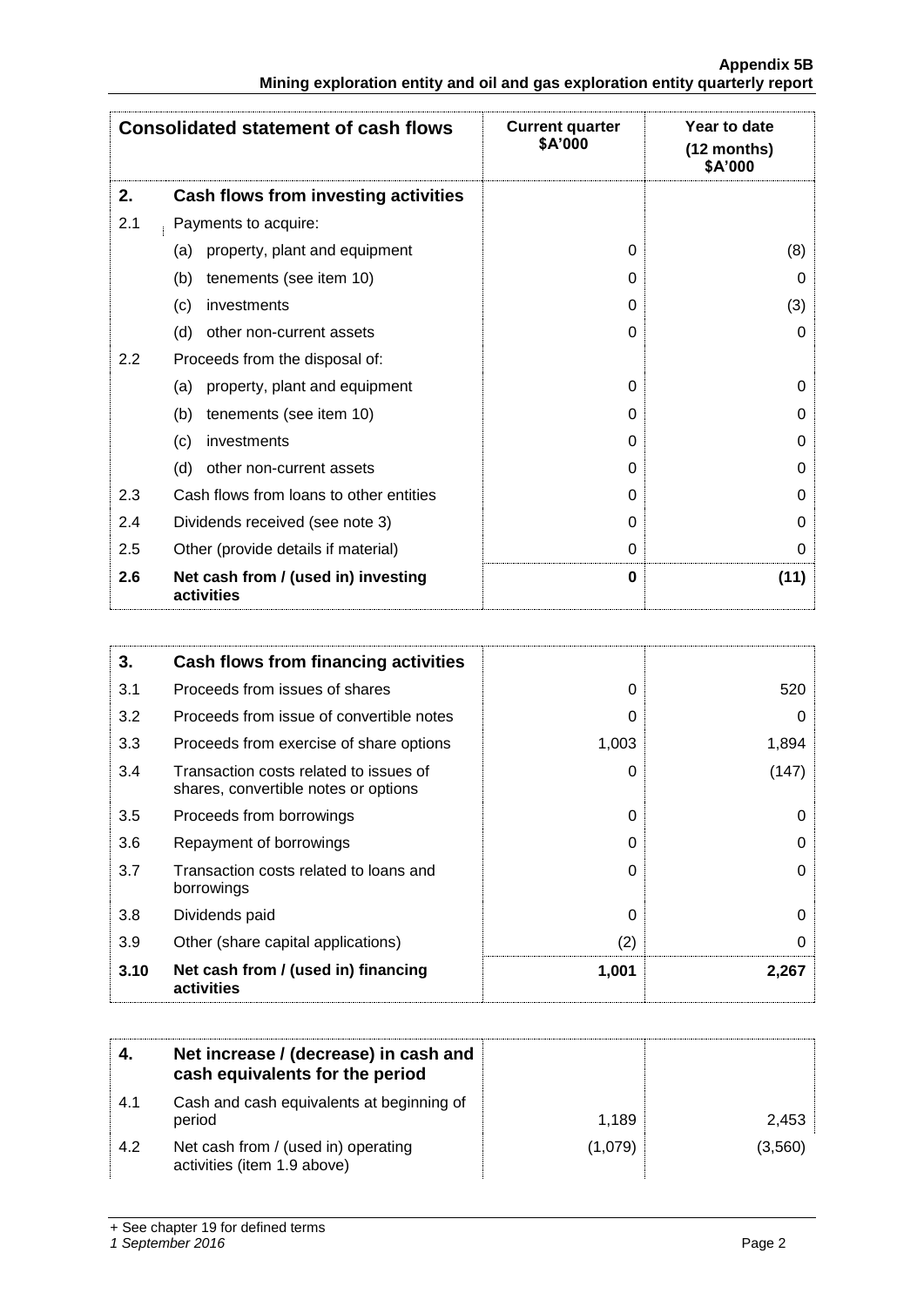|     | <b>Consolidated statement of cash flows</b>                        | <b>Current quarter</b><br>\$A'000 | Year to date<br>(12 months)<br>\$A'000 |
|-----|--------------------------------------------------------------------|-----------------------------------|----------------------------------------|
| 4.3 | Net cash from / (used in) investing activities<br>item 2.6 above)  |                                   | (11)                                   |
| 4.4 | Net cash from / (used in) financing activities<br>item 3.10 above) | 1.001                             | 2.267                                  |
| 4.5 | Effect of movement in exchange rates on<br>cash held               | 10                                | (28)                                   |
| 4.6 | Cash and cash equivalents at end of<br>period                      | 1,121                             | *1.121                                 |

**\*Note: In July 2017 the Company sold non-core investments for consideration of \$ 0.56 million.** 

| 5.  | Reconciliation of cash and cash<br>equivalents<br>at the end of the quarter (as shown in the<br>consolidated statement of cash flows) to the<br>related items in the accounts | <b>Current quarter</b><br>\$A'000 | <b>Previous quarter</b><br>\$A'000 |
|-----|-------------------------------------------------------------------------------------------------------------------------------------------------------------------------------|-----------------------------------|------------------------------------|
| 5.1 | <b>Bank balances</b>                                                                                                                                                          | 147                               | 139                                |
| 5.2 | Call deposits and foreign currency<br>equivalents                                                                                                                             | 165                               | 530                                |
| 5.3 | Bank overdrafts                                                                                                                                                               | 0                                 |                                    |
| 5.4 | Other – term deposits                                                                                                                                                         | 809                               | 520                                |
| 5.5 | Cash and cash equivalents at end of<br>quarter (should equal item 4.6 above)                                                                                                  | 1,121                             | 1.189                              |

# **6.** Payments to directors of the entity and their associates Current quarter

| 6.1           | Aggregate amount of payments to these parties included in item 1.2 |  |
|---------------|--------------------------------------------------------------------|--|
|               |                                                                    |  |
| $\sim$ $\sim$ |                                                                    |  |

| 6.2 | Aggregate amount of cash flow from loans to these parties included |
|-----|--------------------------------------------------------------------|
|     | in item 2.3                                                        |

<sup>6.3</sup> Include below any explanation necessary to understand the transactions included in items 6.1 and 6.2

Salaries, Directors fees and consultancy fees at normal commercial rates.

**\$A'000**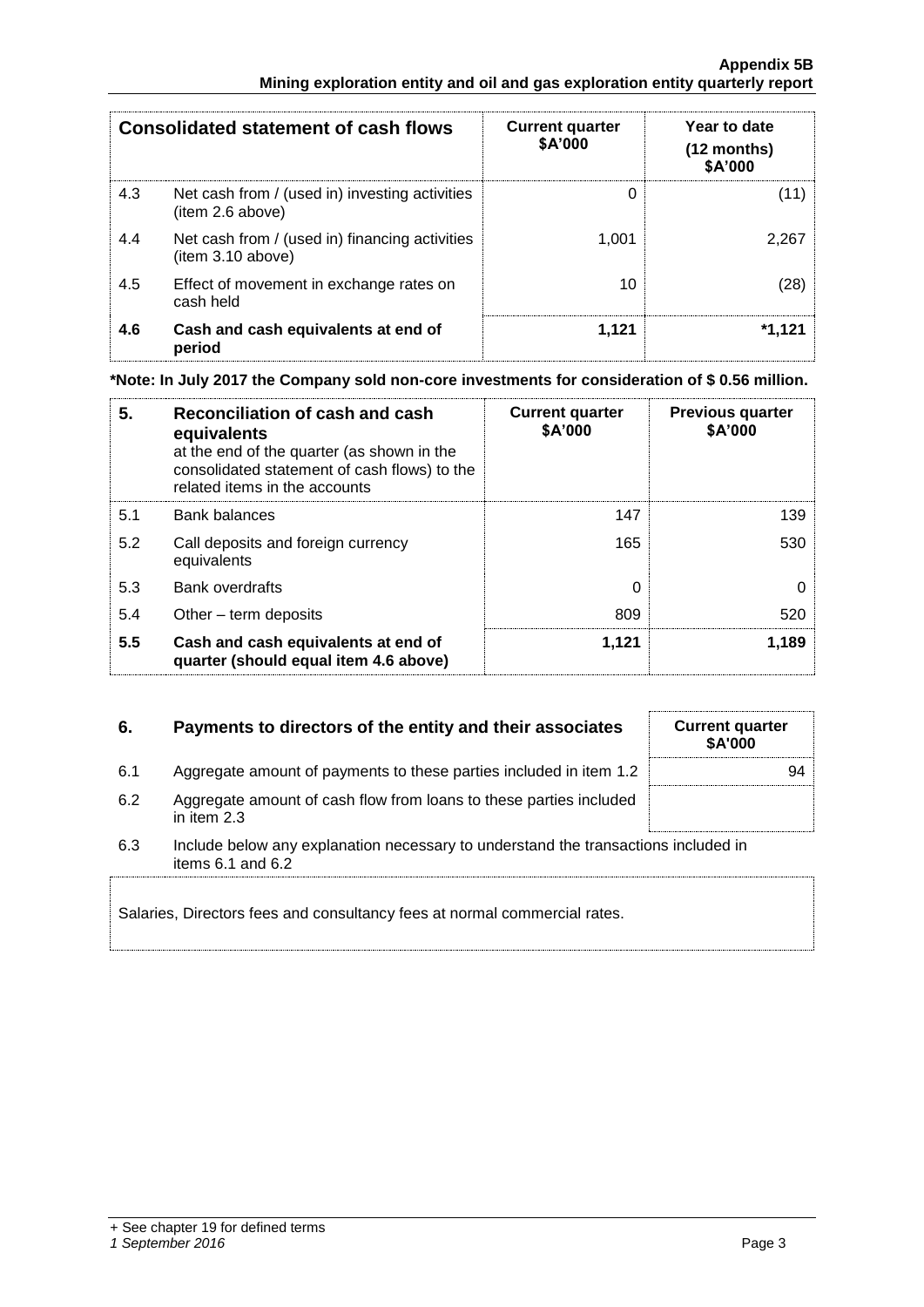| 7.  | Payments to related entities of the entity and their<br>associates                | <b>Current quarter</b><br><b>\$A'000</b> |
|-----|-----------------------------------------------------------------------------------|------------------------------------------|
| 7.1 | Aggregate amount of payments to these parties included in item 1.2                |                                          |
| 7.2 | Aggregate amount of cash flow from loans to these parties included<br>in item 2.3 |                                          |

7.3 Include below any explanation necessary to understand the transactions included in items 7.1 and 7.2

| 8. | <b>Financing facilities available</b> |
|----|---------------------------------------|
|    | Add notes as necessary for an         |
|    | understanding of the position         |

- 8.1 Loan facilities
- 8.2 Credit standby arrangements
- 8.3 Other (please specify)

| <b>Total facility amount</b><br>at quarter end<br>\$A'000 | Amount drawn at<br>quarter end<br>\$A'000 |
|-----------------------------------------------------------|-------------------------------------------|
|                                                           |                                           |
|                                                           |                                           |
|                                                           |                                           |

8.4 Include below a description of each facility above, including the lender, interest rate and whether it is secured or unsecured. If any additional facilities have been entered into or are proposed to be entered into after quarter end, include details of those facilities as well.

| ∩ | Estimated each outflows for nort quarter | <b>CA'NON</b> |  |
|---|------------------------------------------|---------------|--|
|   |                                          |               |  |
|   |                                          |               |  |
|   |                                          |               |  |
|   |                                          |               |  |
|   |                                          |               |  |

| 9.  | <b>Estimated cash outflows for next quarter</b>    | \$A'000 |
|-----|----------------------------------------------------|---------|
| 9.1 | Exploration and evaluation                         | 250     |
| 9.2 | Development                                        | O       |
| 9.3 | Production                                         |         |
| 9.4 | Staff costs (excludes direct exploration salaries) | 300     |
| 9.5 | Administration and corporate costs                 | 300     |
| 9.6 | Other (provide details if material)                | O       |
| 9.7 | <b>Total estimated cash outflows</b>               | *850    |

**\*Note: In July 2017 the Company sold non-core investments for consideration of \$ 0.56 million.**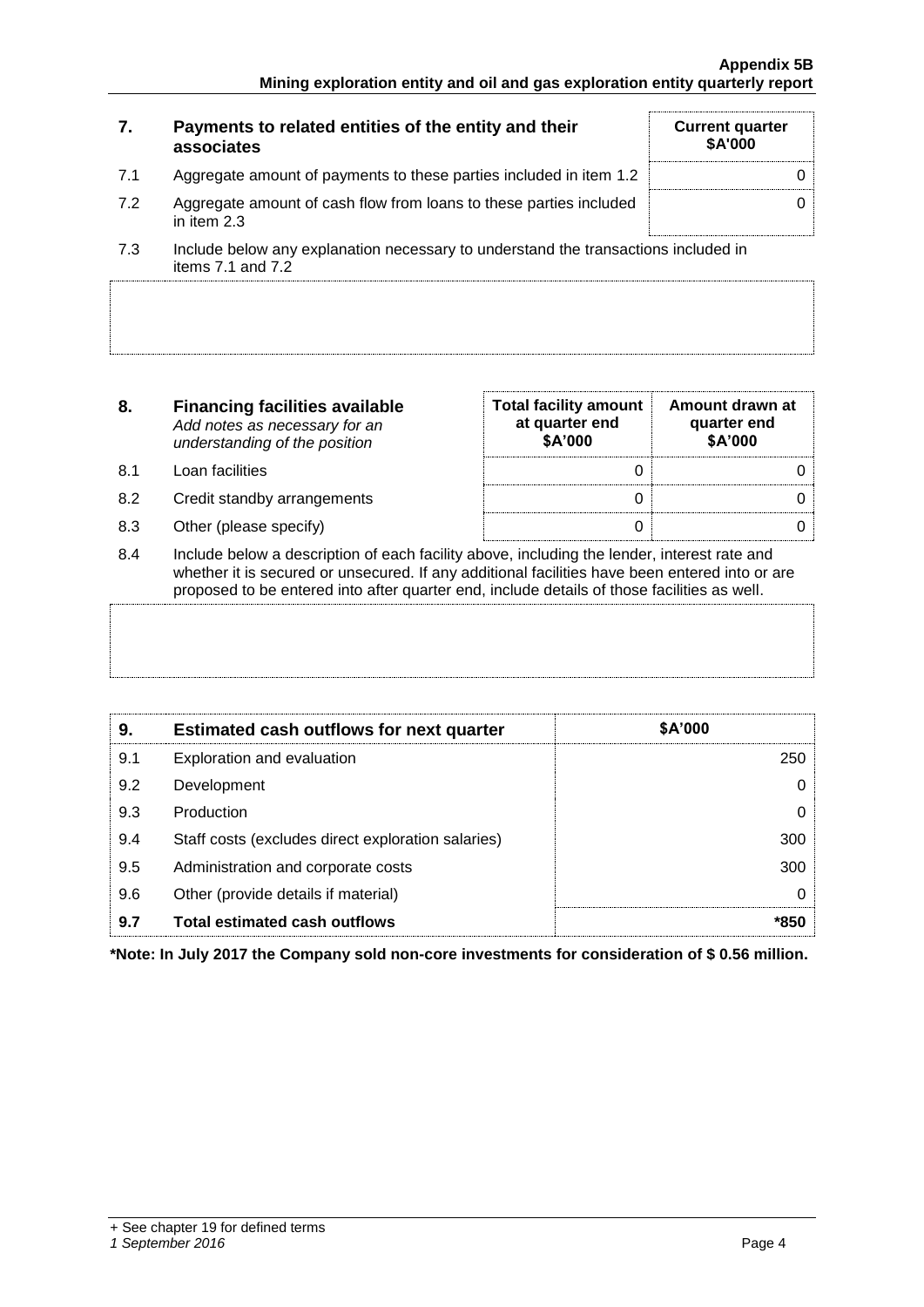| 10.  | <b>Changes in</b><br>tenements<br>(items $2.1(b)$ and<br>$2.2(b)$ above)                          | <b>Tenement</b><br>reference<br>and<br>location | <b>Nature of interest</b> | Interest at<br>beginning<br>of quarter | <b>Interest</b><br>at end of<br>quarter |
|------|---------------------------------------------------------------------------------------------------|-------------------------------------------------|---------------------------|----------------------------------------|-----------------------------------------|
| 10.1 | Interests in mining<br>tenements and<br>petroleum tenements<br>lapsed, relinquished<br>or reduced |                                                 |                           |                                        |                                         |
| 10.2 | Interests in mining<br>tenements and<br>petroleum tenements<br>acquired or increased              |                                                 |                           |                                        |                                         |

## **Compliance statement**

- 1 This statement has been prepared in accordance with accounting standards and policies which comply with Listing Rule 19.11A.
- 2 This statement gives a true and fair view of the matters disclosed.

Log a

(Director/Company secretary)

Sign here: ............................................................ Date: 31 July 2017

Print name: Ivo Polovineo

## **Notes**

- 1. The quarterly report provides a basis for informing the market how the entity's activities have been financed for the past quarter and the effect on its cash position. An entity that wishes to disclose additional information is encouraged to do so, in a note or notes included in or attached to this report.
- 2. If this quarterly report has been prepared in accordance with Australian Accounting Standards, the definitions in, and provisions of, AASB 6: Exploration for and Evaluation of Mineral Resources and AASB 107: Statement of Cash Flows apply to this report. If this quarterly report has been prepared in accordance with other accounting standards agreed by ASX pursuant to Listing Rule 19.11A, the corresponding equivalent standards apply to this report.
- 3. Dividends received may be classified either as cash flows from operating activities or cash flows from investing activities, depending on the accounting policy of the entity.